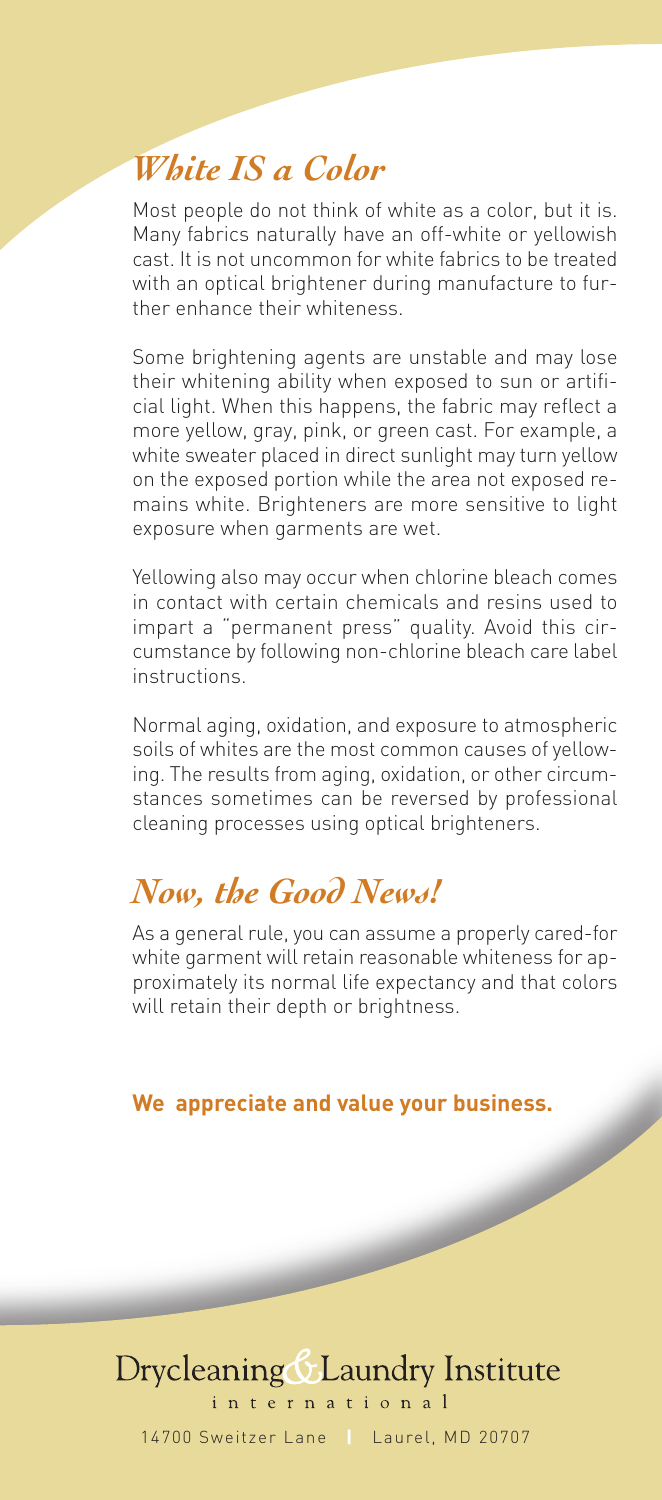# *COLORLOSS*

# *Understanding Where the Color Went*



A CONSUMER GUIDE FROM YOUR

DLI GARMENT CARE PROFESSIONAL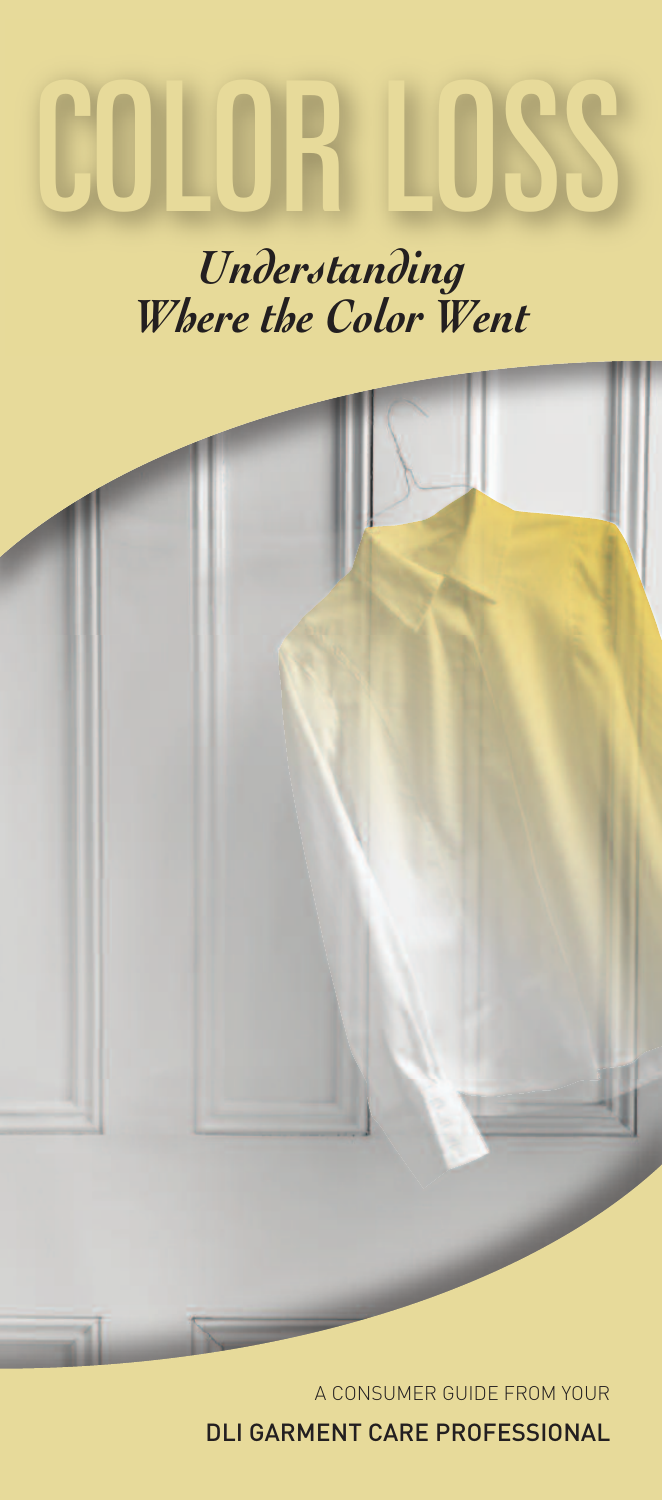# *COLORLOSS*

Not all colored fabrics are created equally. Although color performance has improved with modern technology, failures may still occur. Here are some things that we have to be aware of.

### *Care Labels*

The Federal Trade Commission (FTC) requires manufacturers to attach a permanent care label to textile garments providing directions for their care. That care label is intended to provide both consumers and garment care specialists guidance on how to care for a garment. A garment labeled "Dryclean" should have dyes that can withstand drycleaning, and "Washable" garments should have dyes that will perform well when washed.

The best way for manufacturers to determine care procedures is through testing. Unfortunately, this is not always done and sometimes can mean less than satisfactory cleaning results.

#### **Here are some tips to ensure the best color performance of your garments:**

- Always read and follow care instructions.
- Protect white and colored garments from excessive exposure to light.
- When in doubt, ask us before you do anything.

# *Washable & Water-Based Dyes*

Some dyes are water-soluble resulting in discoloration when laundered or exposed to rain, perspiration, or water. Since many stains require water and water-soluble agents for removal, even drycleanable items should have water-resistant dyes.

Water can also cause problems with sizing that is applied during manufacturing to provide body in fabrics such as rayon. Water spills may cause sizing to migrate and form dark rings or streaks as they dry. This